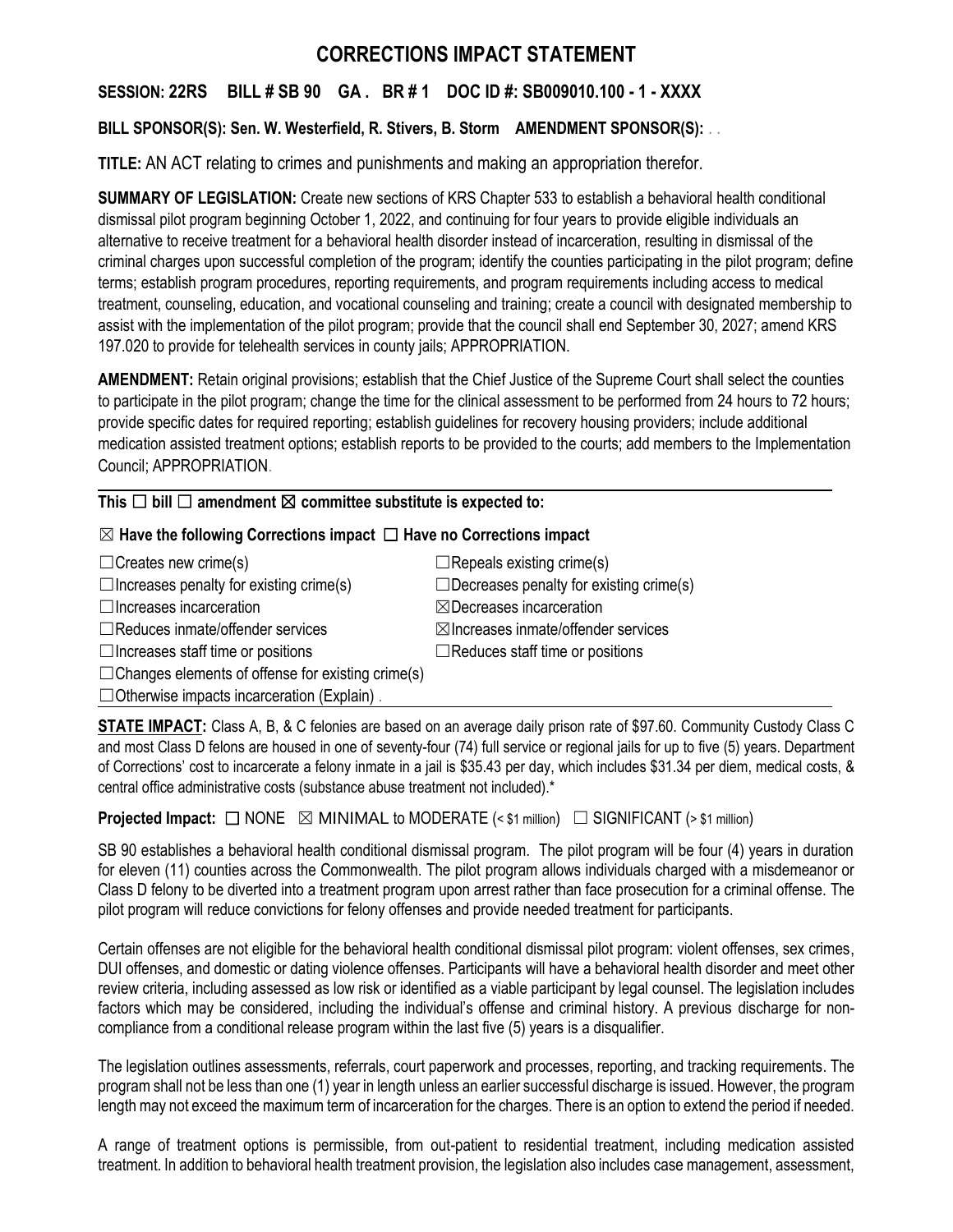and referrals to assist with education or job training. Upon successful completion, the charge is dismissed and the record sealed. Program dismissal, including new convictions, would result in the continued prosecution of the case.

The legislation creates a Behavioral Health Conditional Dismissal Program Implementation Council. And KRS 197.020 requires the Department of Corrections to promulgate regulations requiring telehealth services in county jails. This language would need to be adopted under the Jail Standards Commission in accordance with KRS 441.055.

**LOCAL IMPACT:** Local governments are responsible for the cost of incarcerating individuals charged with Class A or B misdemeanors and felony defendants until disposition of the case. The estimated impact will be based on the \$35.43 cost to incarcerate for the Department of Corrections, including \$31.34 per diem and medical that DOC pays jails to house felony offenders. This cost to incarcerate may not be the actual housing cost for the jail.\*

**Projected Impact:**  $\Box$  NONE  $\Box$  MINIMAL to MODERATE (< \$1 million)  $\boxtimes$  SIGNIFICANT (> \$1 million)

SB 90 will reduce days in custody for individuals facing felony or misdemeanor charges. While the expected number of participants is unknown, the legislation could provide a substantial cost savings for participating counties in preadjudication costs.

#### **PROJECTED IMPACT FROM AMENDMENTS:**

. . . .

. . . .

 $\Box$  NONE  $\boxtimes$  MINIMAL to MODERATE (< \$1 million)  $\Box$  SIGNIFICANT (> \$1 million)

Senate Committee Substitute:

.

.

The Committee Substitute removes specified counties for the behavioral health conditional dismissal pilot program, instead requiring a number to be no less than ten (10) counties selected by the Chief Justice. There are a few changes to the reporting requirements for the pilot program.

The qualifications for the pilot program are modified to prohibit those who have had a prior conviction for a Class A, B, or C felony or Class D felony or misdemeanor that is not a qualifying offense. The assessment for low risk offenders is specified as an assessment completed by pre-trial services. Availability of behavioral health treatment programs in the defendant's county of residence as well as victims' comments are added as factors for consideration for entrance into the pilot program. The timeline for the assessment is modified from within twenty-four (24) to within seventy-two (72) hours of arrest. Directions are added for those who may be released before receiving the assessment. Clarification is added that jails are not charged with paying the cost of the assessment. Restitution obligations, if applicable, are mandated. The length of the treatment program is to be set by the provider and type of program. Court procedures are further detailed. Violation of the program due to new convictions are clarified as those occurring during participation in the pilot program.

Housing and peer support services are added to a participant's treatment plan. Options for medication assisted treatment are expanded. Language is added that all recovery housing service providers shall meet Department of Corrections' qualifications to provide recovery housing services, along with other requirements such as provision of evidence-based services. A system is established for payment for recovery housing services. Job skills training requirements are delineated.

*\*All projections are based on the daily rate x 365 days x number of years. The cost to incarcerate as calculated by the Department is shown here as rounded to the hundredths. Offenders may have multiple offenses or be incarcerated on other charges unless otherwise noted. Unless otherwise noted, numbers will include inchoate offenses at the underlying offense level.*

#### **The following offices contributed to this Corrections Impact Statement:**

⊠ Dept. of Corrections □ Dept. of Kentucky State Police ⊠ Administrative Office of the Courts □ Parole Board □ Other

NOTE: *Consideration should be given to the cumulative impact of all bills that increase the felon population, lengthens the term or incarceration, or impose new obligations on state or local governments.*